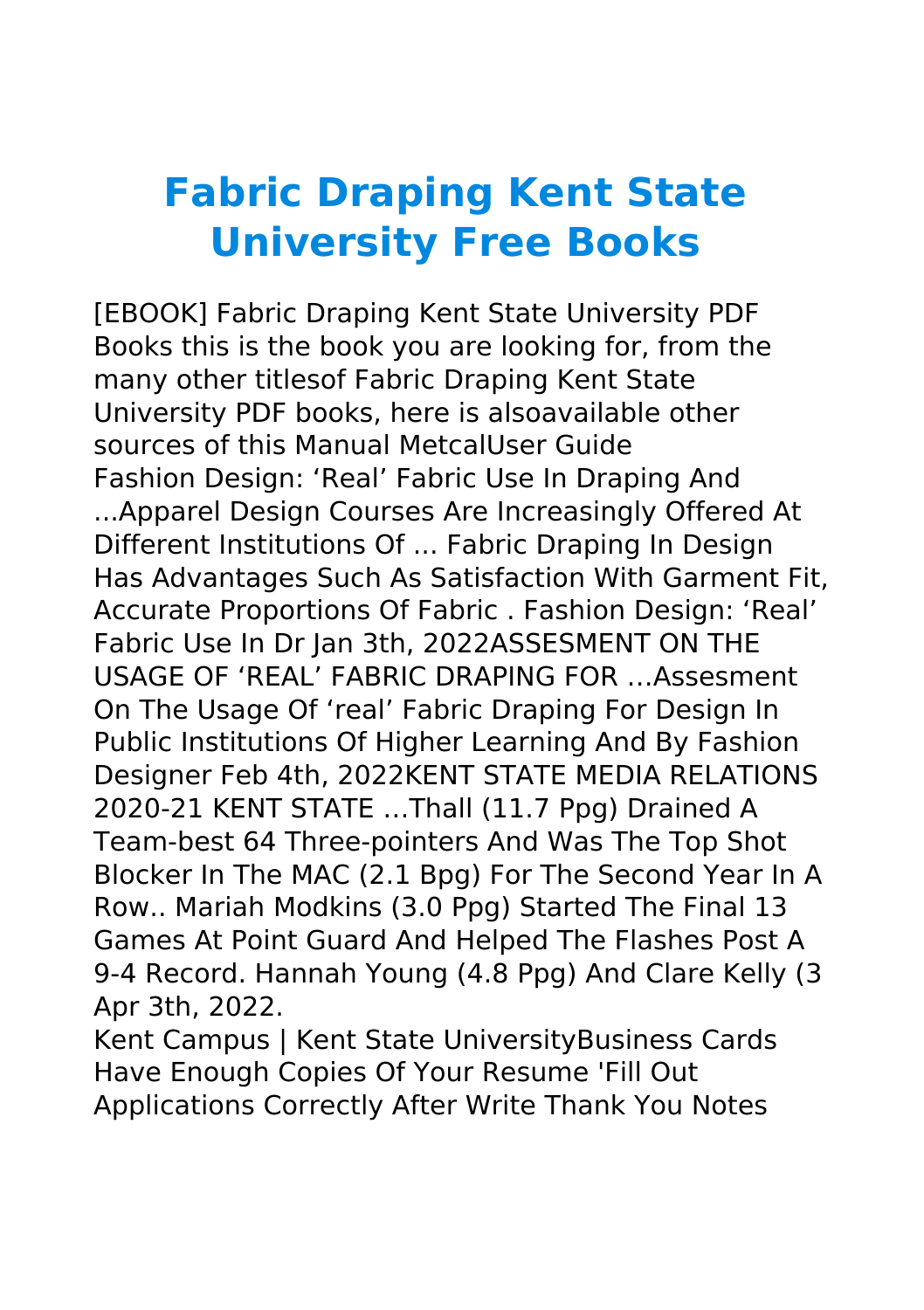Send Resumes To The Companies You Didn't Get To Meet KENfSTATE UÈs11VERSITY TUSCARAWAS Alumni Association Assistant Dean's Office Graduation Series Workshops Www.tus Jan 1th, 2022Kent State University - Case Study - Kent, OhioOhio, A College Of Podiatric Medicine, A Regional Academic Center, And Academic Sites In Major World Capitals Such As New York City, Geneva And Florence, Kent State Is One Of Ohio's Leading Public Universities And A Major Educational, Economic And Cultural Resource Far Beyond The Northeast Ohio Region It Has Served Since 1910. Jan 3th, 2022Synthetic Fabric Vs Natural Fabric -

WordPress.comAccording To A Life Cycle Assessment

Of Wool In New Zealand The Energy Uses For Wool And Other Fibers Are As Follows: (6) Nylon 250 MJ/kg Of Fiber Acrylic 175 Polyester 125 Polypropylene 115 Viscose 100 Cotton 55 Wool 63 Scouring (or Cleaning) Wool Accounts For 90% Of The Energy Use During The Production Phase (6). ... Mar 2th, 2022. Architecture Fabric&weather – Architectural Fabric9 The Roofs Of The Public Transit Areas Allow No Compromises To Be Made In Either Functionality Or Aesthetics. A Challenge For Any Material. The Highly Tear-resistant SEFAR ® Architec - Ture TENARA ® Fabric I Jan 1th, 2022Silt Fence, Filter Fabric, And

Fabric UndersealThe Following Manufacturers For Silt Fence, Filter Fabric, And Fabric Underseal Have Complied With DMS-6320, "Quality Monitoring Program For Temporary Sediment Control Fence Fabric, Filter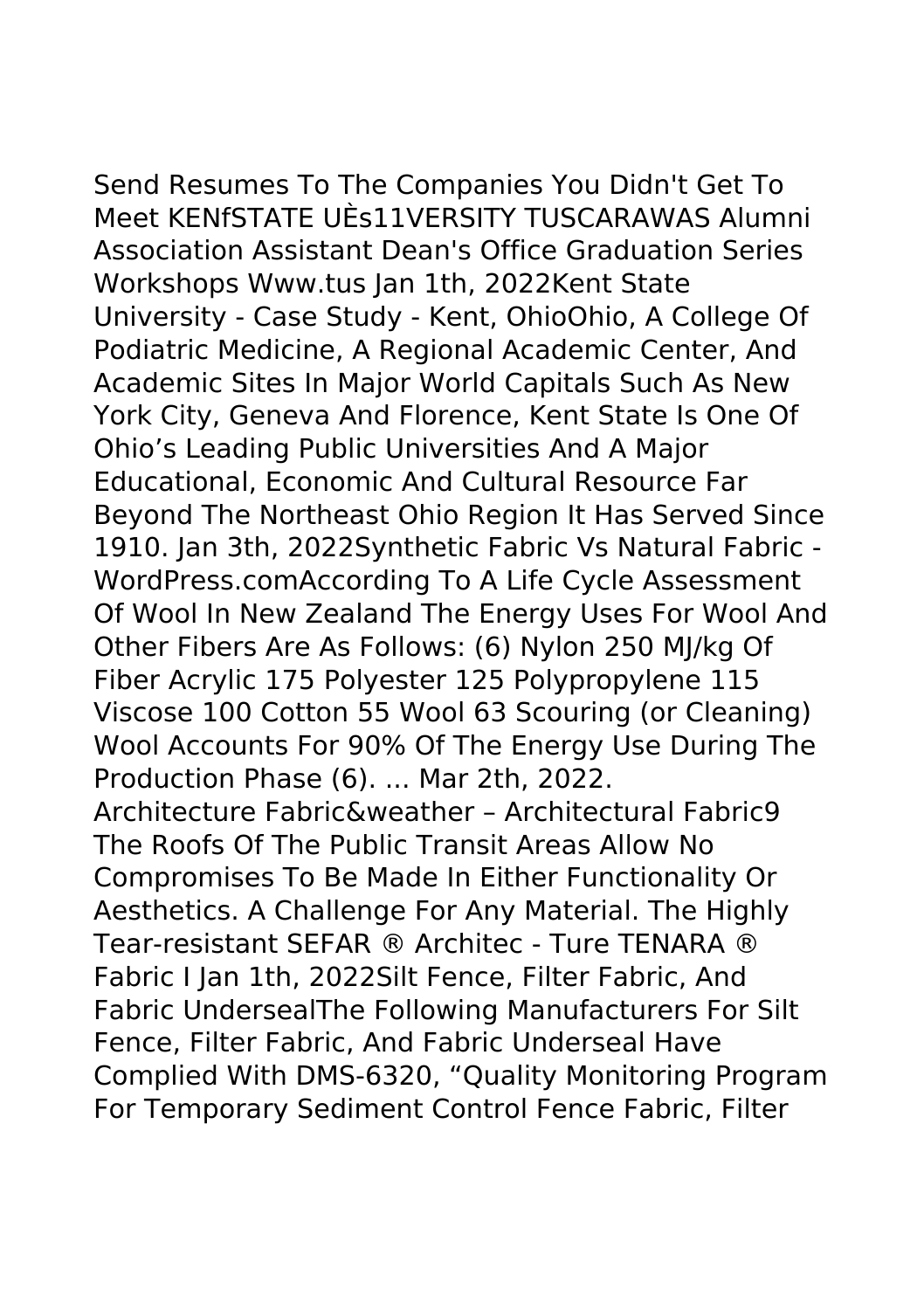Fabric, And Fabric Underseal." These Manufacturers Are Approved To Furnish Silt Fence And Filte May 1th, 2022CRUZ FABRIC CONTROLLER Fabric Creation, Deployment ...Asset Management • Manage Green Field And Brown Field Fabric Installations And Deployment As A Single Entity For Performance, Root Cause Visibility, And Reporting. ... • L2 And L2/ W VLT Fabric, MCLAG • Layer 3 Fabric Wit Jan 3th, 2022. FABRIC HANGER & TAG TERMS FABRIC CLEANING CODESSW – Spot Clean With The Foam Only Of A Water-based Cleaning Agent Or With A Pure Solvent In A Well-ventilated Room; Professional Furniture Cleaning Service Only Is Recommended FABRIC CARE AND CLEANING TIPS 1. Vacuum Upholstered Furniture And Draperies Regularly With The Small Brush Attachment To Remove Surface Dust. Jul 1th, 2022Fabric OS Message Reference Supporting Fabric OS 7.2130 Holger Way San Jose, CA 95134 Tel: 1-408-333-8000 Fax: 1-408-333-8101 E-mail: Info@brocade.com Asia-Pacific Headquarters Brocade Communications Systems China HK, Ltd. No. 1 Guanghua Road Chao Yang District Units 2718 And 2818 Beijing 100020, China Tel: +8610 6588 8888 Fax: +8610 6588 Jan 2th, 2022Fabric OS Message Reference Supporting Fabric OS V7.0130 Holger Way San Jose, CA 95134 Tel: 1-408-333-8000 Fax: 1-408-333-8101 E-mail: Info@brocade.com Asia-Pacific Headquarters Brocade Communications Systems China

HK, Ltd. No. 1 Guanghua Road Chao Yang District Units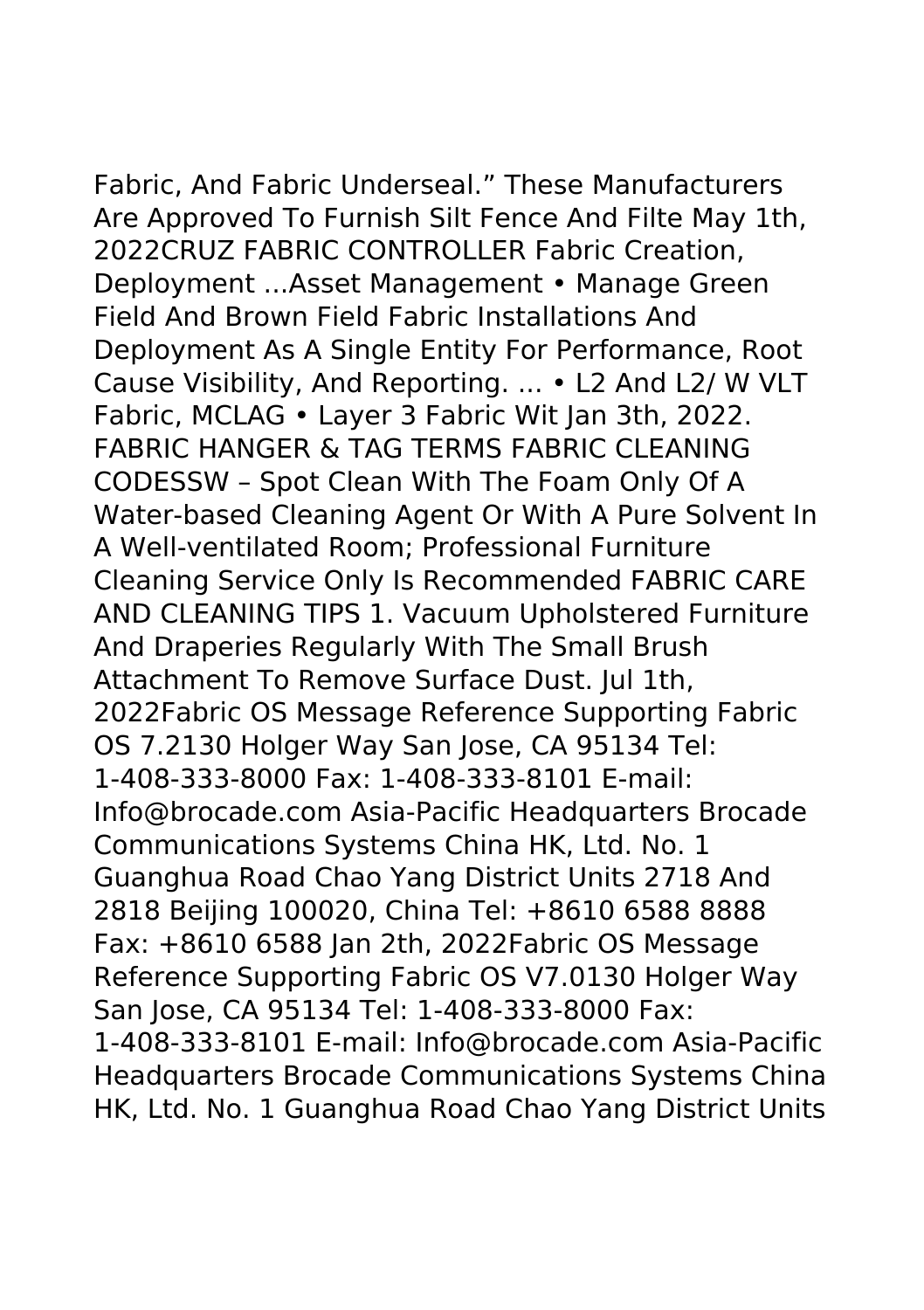2718 And 2818 Beijing 100020, China Tel: +8610 6588 8888 Fax: +8610 6588 Mar 2th, 2022.

Intel Ethernet Fabric Suite Fabric Host SoftwareR Intel® Ethernet Fabric Suite Fabric Host Software User Guide Rev. 1.1 July 2021 Doc. No.: 632489, Rev.: 1.1 May 1th, 2022Fabric Preparation For Sewing 4. Preparation Of Fabric For ...Crosswise Grain Lines—The Crosswise Grain Lines Are The Threads Running Across The Fabric From Selvage To Selvage And At Right Angles To The Lengthwise Grain Line. These Threads Are Usually Cut To Go Around The Body. Bias—The Bias Is The Direction That Slants Across The Lengthwise And Crosswise Threads. Atrue Bias Line Jun 4th, 2022Embroidered Emblem Fabric Colour Chart Fabric Tissu Thread ...800-267-9385 Emblemtek.com Info@emblemtek.com. HiVis Pink 563 MA 1909 / IS 1940 PMS 191 C® ... PMS 2395 C® Lavender 026 MA 1712 / IS 2640 PMS 2573 C® Iris 504 MA 1631 / IS 2830 ... Fountain Green 537 MA 1847 / IS 5115 PMS 7465 C® V Tr Jun 3th, 2022.

CHARACTERIZATION OF FABRIC-TO-FABRIC FRICTION: …Wrapped With Two Or Three Overlaps Around The Lower Limb ... The Inclined Plane Is The Simplest Method. To Obtain The Dynamic Coefficient, Sled-type Techniques, Based On A Planar Body Surface And A Device To ... L The Post-application Length Of The Bandage And L 0 I Mar 2th, 2022KENT COUNTY HEALTH DEPARTMENT - Kent County, MichiganThese Actions Are Authorized Under The Michigan Public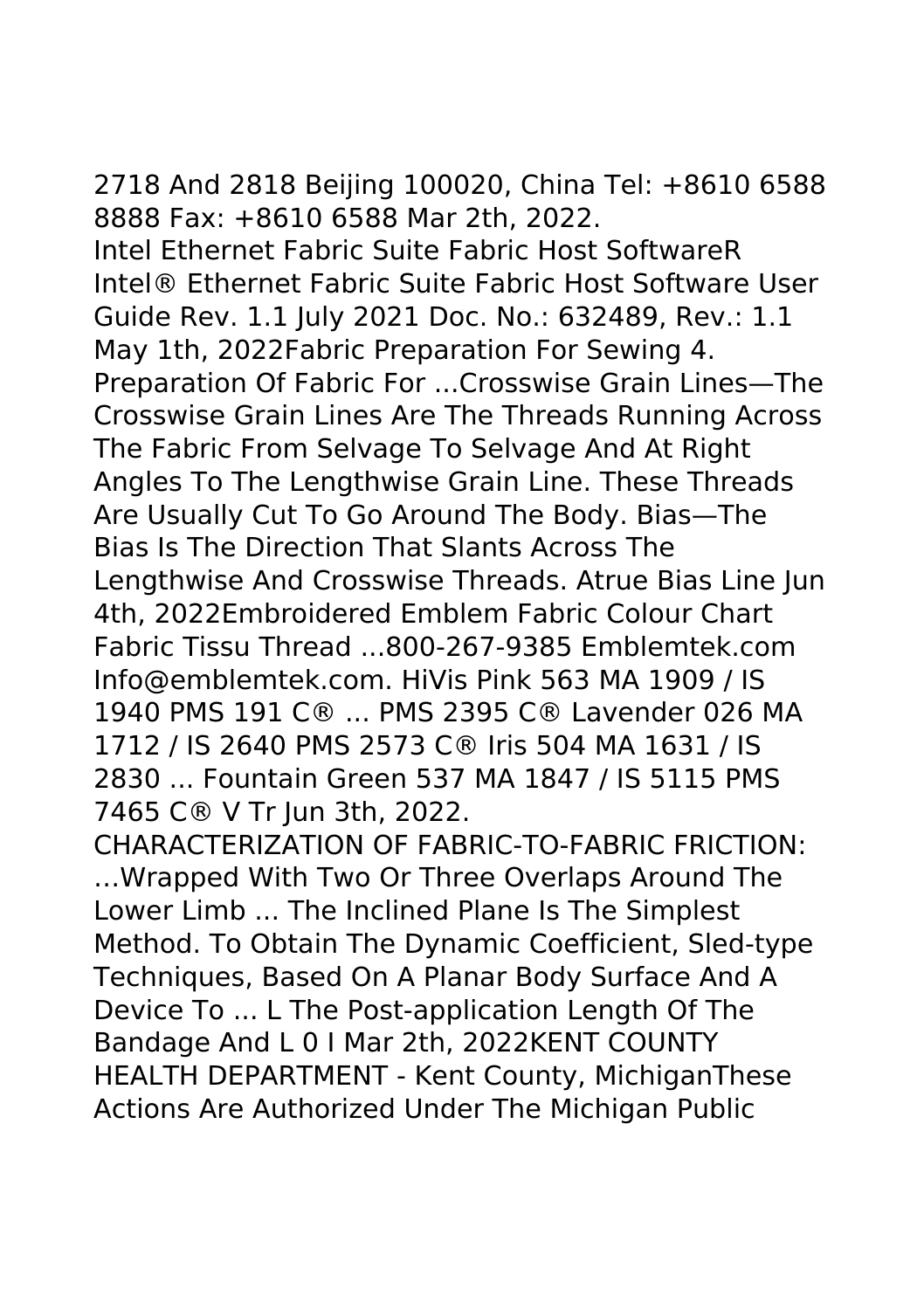Health Code, A Law That Was Enacted By The Michigan Legislature In 1978. The KCHD Will Continue To Use Public Health Orders And Enforcement Actions As Appropriate Under Law As This Agency Has Done For Many Decades. Jan 4th, 2022The€Kent€Coast Coastal€Access€Report - Kent

RamblersThe€Kent€Coast Coastal€Access€Report This€document€is€part€of€a€larger€document Produced€by€Kent€Area€of€the€Ramblers' ... (on€this€case€a

Sunday).€There€is€an€easy€clamber€over€a Few€rocks€to€a€broad€shingle€track€along Mar 3th, 2022.

Municipality Of Chatham-Kent ~>Chatham-KentThe Fee For A Marriage Licence Is \$135.00. Applicants May Pay With Cash, Debit Card Or Certified Cheque Only. Age Requirement Minimum Age Requirement For A Marriage Licence Is 18. 16 And 17 Year Olds Are Eligible For A Marriage Licence With Written Consent Of The Legal Guar Jun 3th, 2022Kent Sha Catalog - KENT RO Systems - Water Purifiers, Home ...KENT HotAir Fryer 1300b' Features High Air Frying Uniform Heating From All Sides Preset Function For French Fries. Chicken. Peanuts. Fish, Samosa & Tikki. Baked Corn And Defrosting Rapid Hot A'r Technology Ensures That The Food Turns Out Perfectly Crisp Outside And Soft Large Capaci Jan 2th, 2022Quantum Physics - KENT TOMPKINS - Kent Tompkins ...Dr. Joe Dispenza: • He Traveled To 17 Countries Worldwide And Studied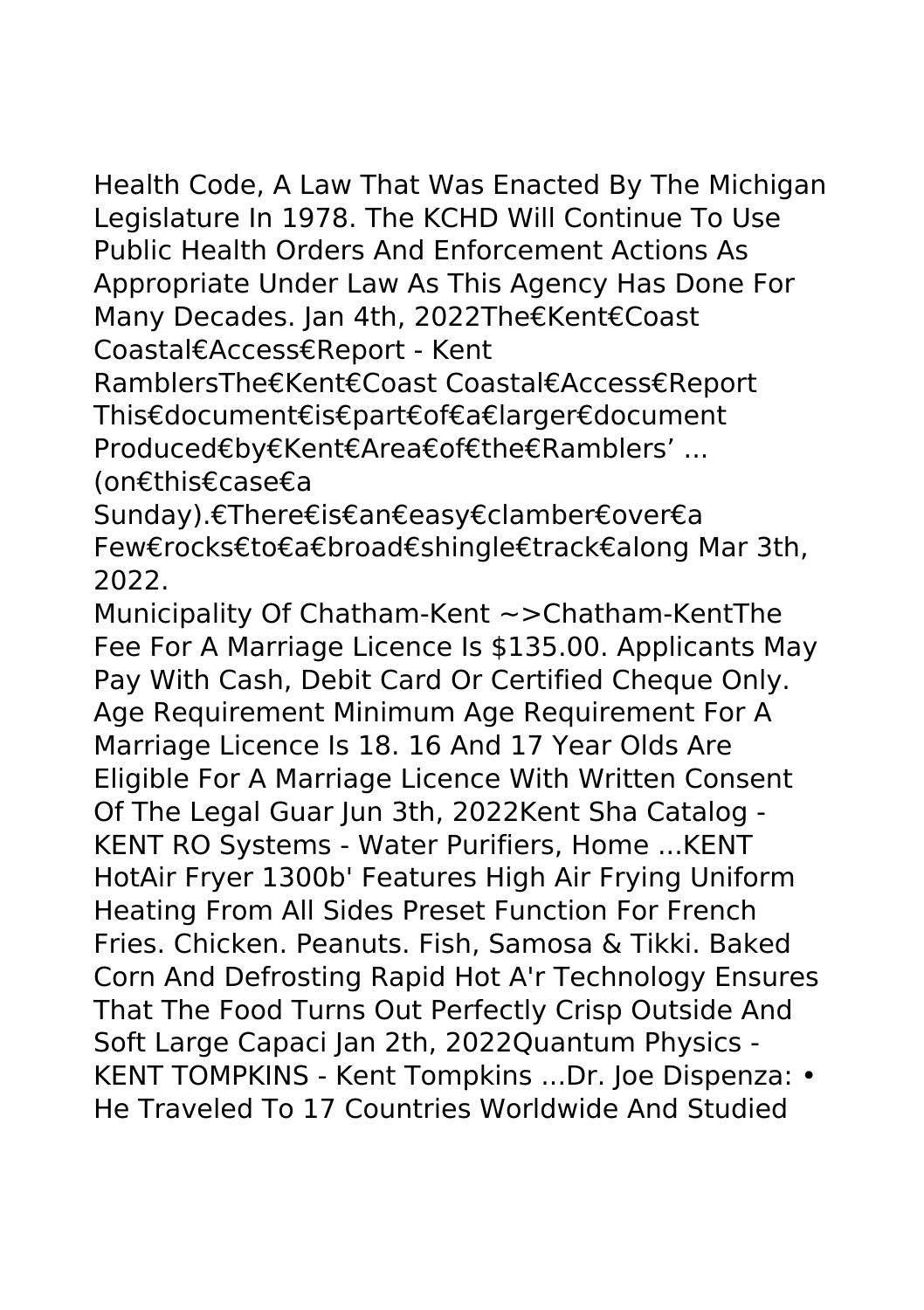People With Health Conditions. He Wanted To find The Trends Among Them (a Natural Law Of Healing), And He Found Out The Trend Or Cause Of The Illness And Subsequent Healing Process T Jul 4th, 2022. LAFFEY, BUCCI & KENT LLP BY: Brian D. Kent, Esquire M ...An Office At 1144 Hooper Ave #304, Toms River, NJ 08753. Toms River Operates Toms River Intermediate East School And Toms River High School East From Which John Doe Was A Student And Where Shawn Lee Was Employed. 3. Upon Information And Belief, Shawn Lee Was An Employee, Servant, Or Agent Of Defendant Toms River Prior To 2005 Through 2013 Where ... Jan 2th, 2022Kent S. Peterson Kent.Peterson@sdlegislatureFreeman Medical Center & Oakview Terrace Nick Brandner Nick.brandner@freemanregional.com 605-925-4000 Avera Bormann Manor Mary Kummer Mary.kummer@avera.org 605-928-3384 Avera St. Benedict Hospital Rita Blasius Rita.blasius@avera.org 605-928-3311 Landmann-Jungman Memorial Hospital Avera Melissa Gale Melissa.gale@avera.org 605-583-2226 May 1th, 20222014 - Kent Hindu Temple | Hindu Temple In Kent, WA, USAKent Hindu Temple 2014 25748 101st Ave SE, Kent, WA 98030 Website: Www.KentHinduTemple.org Call Us: (425) 413-8900 Email: Sdtccinfo@gmail.com Jun 3th, 2022. KENT SCHOOL DISTRICT Kent, Washington RESOLUTION NO. …Supervisor Of Elections For The District, Is Hereby Requested To Call And Conduct A